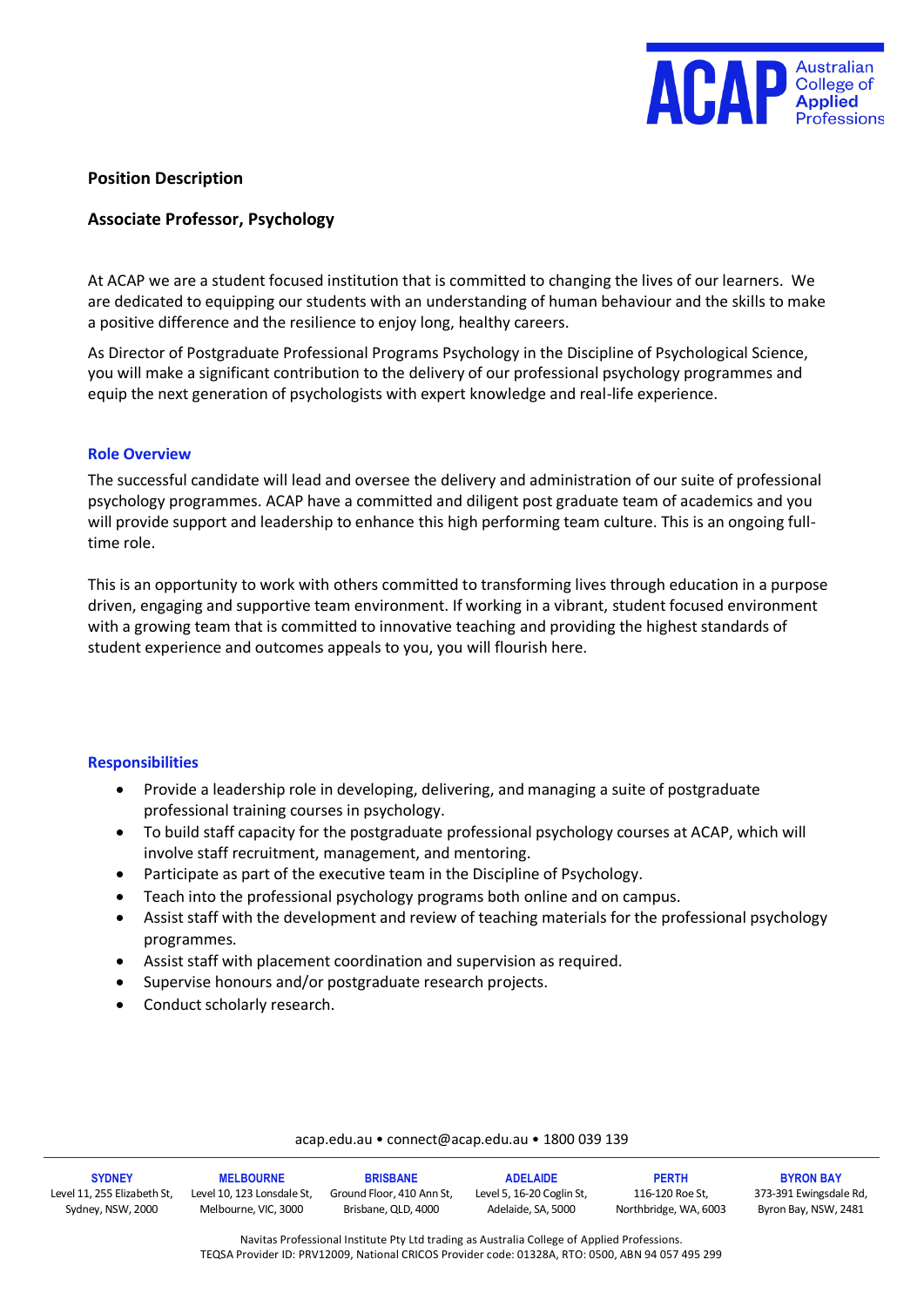## **For this role you will have the following qualifications and experience**

- A PhD or professional doctorate in psychology or a cognate discipline.
- Registered with AHPRA as a psychologist and are an AHPRA-board approved clinical supervisor.
- Have clinical psychology and/or clinical neuropsychology as your area of practice endorsement.
- Have experience teaching in higher education or equivalent, in an area relevant to clinical psychology. Ideally you will have experience with mixed modes of program delivery including online education.
- You have experience with a range of psychological tests appropriate to your specialisation.
- You have conducted research leading to publications in peer reviewed journals.

### **Skills**

- You have excellent interpersonal skills, with the ability to work and build relationships with all levels of staff at the campus.
- You have a student-focussed approach and the ability to engage students in the learning process.
- You have excellent oral and written communication skills.
- You are committed to continuous improvement of your teaching practice.

## **Why you should apply for the role**

- Opportunities for growth and development
- Enjoy a positive and supportive culture
- Be part of making a difference to the lives of others
- Be part of a great team and lead their development and direction.

There are also some nice perks at ACAP:

- Annual Professional Membership Fees reimbursed
- Flexible employment options (full time, job-share, part-time, WFH flexibility)
- Health & Wellbeing packages including free counselling for employees and family, discounted gym membership, movie tickets, travel, hotels and insurance
- Salary packaging and novated leasing
- Up to 75% off study scholarships on all our courses
- 2 paid volunteer days per year for your passionate causes

# **About the Australian College of Applied Professions (ACAP)**

Formerly named the Australian College of Applied Psychology, The Australian College of Applied Professions (ACAP) is Australia's leading independent provider of tertiary education, delivering accredited courses in psychology, counselling, coaching, criminology, social work and business management and leadership (MBA) with legal practice soon to be offered

ACAP offers personalised and specialised education experiences, with intimate classes and tailored programs specifically designed to support genuine development and transformation through individualised teaching and learning. Uniquely human-centred in approach, our courses provide students with deep and real-world insights into why humans think and act the way we do, understanding the connection between an individual, society, culture, and industry.

Founded in 1983 and forming part of global education provider Navitas, ACAP has grown to become one of the largest providers of human services programs in Australia and now operates campuses in Sydney, Melbourne, Brisbane, Adelaide, Perth and Byron Bay as well as the largest campus Online.

Attracting diverse cohorts seeking new careers or opportunities, ACAP outperforms the sector in providing access to education for students who identify as Aboriginal or Torres Strait Islander, mature age, first-infamily to attend university or having a disability.